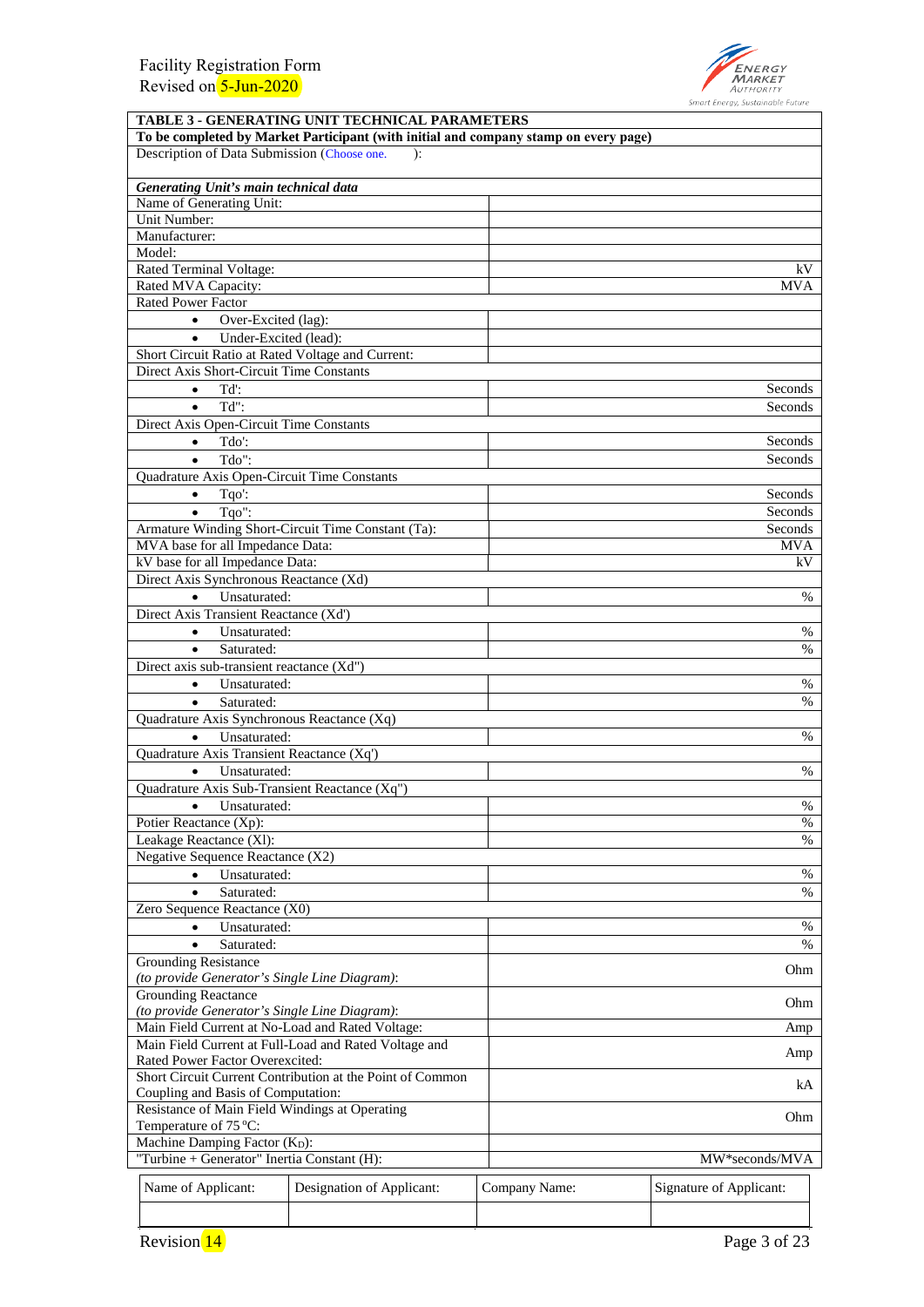

| TABLE 3 - GENERATING UNIT TECHNICAL PARAMETERS                                       |                                                 |                        |      |             |                         |
|--------------------------------------------------------------------------------------|-------------------------------------------------|------------------------|------|-------------|-------------------------|
| To be completed by Market Participant (with initial and company stamp on every page) |                                                 |                        |      |             |                         |
| <b>Generator Transformer</b>                                                         |                                                 |                        |      |             |                         |
| Name of Transformer:                                                                 |                                                 |                        |      |             |                         |
| Unit Number:                                                                         |                                                 |                        |      |             |                         |
| Manufacturer & Country:                                                              |                                                 |                        |      |             |                         |
| Model:                                                                               |                                                 |                        |      |             |                         |
| Winding Connection and Vector Group:<br>Cooling Method:                              |                                                 |                        |      |             |                         |
|                                                                                      |                                                 |                        |      |             | kV                      |
| Rated Voltage:                                                                       |                                                 | Primary:<br>Secondary: |      |             | kV                      |
|                                                                                      |                                                 | Primary:               |      |             | kV                      |
| Nominal Voltage:                                                                     |                                                 | Secondary:             |      |             | kV                      |
|                                                                                      |                                                 | Type:                  |      | Choose one. |                         |
|                                                                                      |                                                 | Tap Setting:           |      |             |                         |
|                                                                                      |                                                 | Range: +               |      |             | %                       |
| Tap Changer:                                                                         |                                                 | Range: -               |      |             | $\%$                    |
|                                                                                      |                                                 | Step Size:             |      |             | $\%$                    |
|                                                                                      |                                                 | Tap Side               |      | Choose one. |                         |
| Rated Capacity:                                                                      |                                                 |                        |      |             | <b>MVA</b>              |
| MVA base for all Impedance Data:                                                     |                                                 |                        |      |             | Rated MVA Capacity      |
| kV base for all Impedance Data:                                                      |                                                 |                        |      |             | kV                      |
| Positive Sequence Impedances (to provide derivation of                               |                                                 |                        |      |             |                         |
| Resistance and Reactance)                                                            |                                                 | $\mathbb{R}$           |      |             | X                       |
| @ Maximum Tap:<br>$\bullet$                                                          |                                                 |                        | $\%$ |             | $\%$                    |
| @ Minimum Tap:<br>$\bullet$                                                          |                                                 |                        | $\%$ |             | %                       |
| @ Nominal Tap:<br>$\bullet$                                                          |                                                 |                        | $\%$ |             | $\%$                    |
| Zero Phase Sequence Impedance (to provide derivation of                              |                                                 |                        |      |             |                         |
| Resistance and Reactance)                                                            |                                                 |                        | $\%$ |             | $\%$                    |
| MVA base for all Impedance Data:                                                     |                                                 |                        |      |             | 100MVA                  |
| kV base for all Impedance Data:                                                      |                                                 |                        |      |             | kV                      |
| Positive Sequence Impedances                                                         |                                                 | R                      |      |             | X                       |
| @ Maximum Tap:<br>$\bullet$                                                          |                                                 |                        | $\%$ |             | %                       |
| @ Minimum Tap:<br>$\bullet$                                                          |                                                 | $\%$                   |      | $\%$        |                         |
| @ Nominal Tap:                                                                       |                                                 |                        | $\%$ |             | $\%$                    |
| Zero Phase Sequence Impedance                                                        |                                                 |                        | $\%$ |             | $\%$                    |
| Shunt Susceptance:                                                                   |                                                 |                        |      |             | $\%$                    |
| Primary Side Neutral Grounded?                                                       |                                                 | Choose one.            |      |             |                         |
|                                                                                      | If yes, Ground Resistance:                      |                        |      |             | Ohm                     |
|                                                                                      | Ground Reactance:                               |                        |      |             | Ohm                     |
| Secondary Side Neutral Grounded?                                                     |                                                 | Choose one.            |      |             |                         |
|                                                                                      | If yes, Ground Resistance:<br>Ground Reactance: |                        |      |             | Ohm                     |
|                                                                                      |                                                 |                        |      | Ohm         |                         |
| Magnetising Curve: to indicate references of submission                              |                                                 |                        |      |             |                         |
| Transformer Iron (Fixed) Loss:                                                       |                                                 |                        |      |             | kW                      |
| <b>Magnetising Current:</b>                                                          |                                                 |                        |      |             | A                       |
| Transformer Copper Losses: (to provide loss curve if available)                      |                                                 |                        |      |             |                         |
| @ 25% rated capacity                                                                 |                                                 |                        |      |             | kW                      |
| @ 50% rated capacity<br>$\bullet$                                                    |                                                 |                        |      |             | kW                      |
| @ 75% rated capacity<br>$\bullet$                                                    |                                                 |                        |      |             | kW                      |
| @ 100% rated capacity:<br>٠                                                          |                                                 |                        |      |             |                         |
| Maximum Tap:<br>➤<br>⋗                                                               |                                                 |                        |      | kW<br>kW    |                         |
| Minimum Tap:                                                                         |                                                 |                        |      |             |                         |
| Nominal Tap:<br>kW<br>⋗                                                              |                                                 |                        |      |             |                         |
|                                                                                      |                                                 |                        |      |             |                         |
| To be completed by PSO<br>$B1 - B2 - B3$ :                                           |                                                 |                        |      |             |                         |
| From TA $(BI - B2 - B3)$ :                                                           |                                                 |                        |      |             |                         |
|                                                                                      | Choose one.                                     |                        |      |             |                         |
| To TA $(BI - B2 - B3)$ :                                                             |                                                 |                        |      |             |                         |
| Choose one.                                                                          |                                                 |                        |      |             |                         |
| <b>Additional Information:</b>                                                       | <sup>^</sup> Denotes a space                    |                        |      |             |                         |
|                                                                                      |                                                 |                        |      |             |                         |
| Name of Applicant:<br>Designation of Applicant:                                      |                                                 | Company Name:          |      |             | Signature of Applicant: |
|                                                                                      |                                                 |                        |      |             |                         |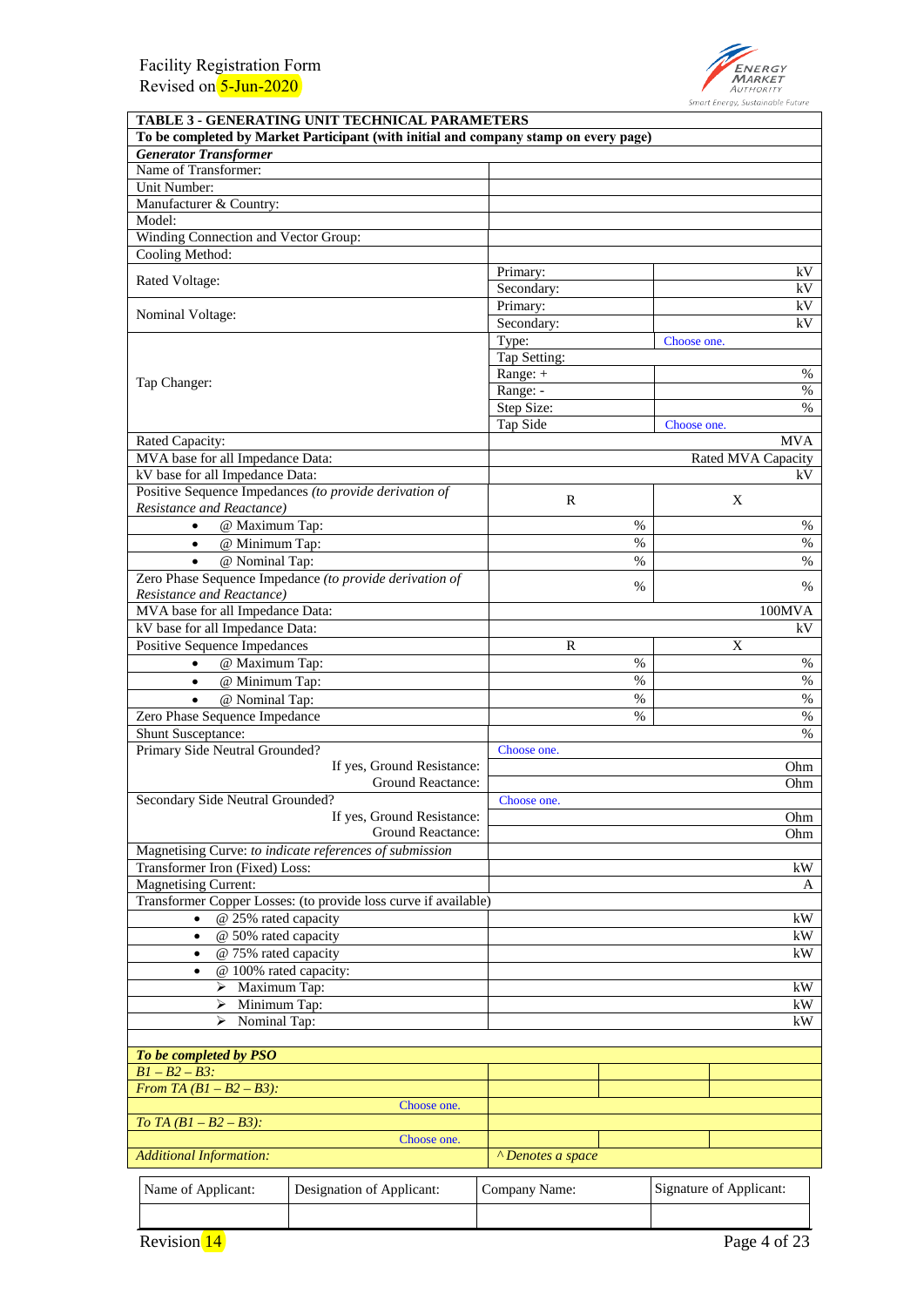

| TABLE 3 - GENERATING UNIT TECHNICAL PARAMETERS                                       |                              |      |             |            |  |
|--------------------------------------------------------------------------------------|------------------------------|------|-------------|------------|--|
| To be completed by Market Participant (with initial and company stamp on every page) |                              |      |             |            |  |
| <b>Unit Transformer</b>                                                              |                              |      |             |            |  |
| Name of Transformer:                                                                 |                              |      |             |            |  |
| Manufacturer, Country:                                                               |                              |      |             |            |  |
| Model:                                                                               |                              |      |             |            |  |
| Winding connection and Vector Group:                                                 |                              |      |             |            |  |
| Cooling Method:                                                                      |                              |      |             |            |  |
| Rated Capacity:                                                                      |                              |      |             | <b>MVA</b> |  |
| Rated Voltage:                                                                       | Primary:                     |      |             | kV         |  |
|                                                                                      | Secondary:                   |      |             | kV         |  |
| Nominal Voltage:                                                                     | Primary:                     |      |             | kV         |  |
|                                                                                      | Secondary:                   |      |             | kV         |  |
|                                                                                      | Type:                        |      | Choose one. |            |  |
|                                                                                      | Tap Setting:                 |      |             |            |  |
| Tap Changer:                                                                         | Range: +                     |      |             | %          |  |
|                                                                                      | Range: -                     |      |             | $\%$       |  |
|                                                                                      | Step Size:                   |      |             | $\%$       |  |
|                                                                                      | Tap Side:                    |      | Choose one. |            |  |
| Positive Sequence Impedance:                                                         | R:                           | $\%$ | X:          | $\%$       |  |
| Zero Sequence Impedance:                                                             | R:                           | $\%$ | X:          | $\%$       |  |
| Shunt Susceptance:                                                                   |                              |      |             | $\%$       |  |
| Primary Side Neutral Grounded?                                                       | Choose one.                  |      |             |            |  |
| If yes, Ground Resistance:                                                           |                              |      |             | Ohm        |  |
| Secondary Side Neutral Grounded?                                                     | Choose one.                  |      |             |            |  |
| If yes, Ground Resistance:                                                           |                              |      |             | Ohm        |  |
|                                                                                      |                              |      |             |            |  |
| To be completed by PSO                                                               |                              |      |             |            |  |
| Off-take Load $BI - B2 - B3$ :                                                       |                              |      |             |            |  |
| <b>Additional Information:</b>                                                       | <sup>^</sup> Denotes a space |      |             |            |  |
|                                                                                      |                              |      |             |            |  |
| <b>Generator Excitation System</b>                                                   |                              |      |             |            |  |
| Name of Generating Unit:                                                             |                              |      |             |            |  |
| Type:                                                                                |                              |      |             |            |  |
| Voltage Regulator Model Name:                                                        |                              |      |             |            |  |
|                                                                                      |                              |      |             |            |  |
| <b>Steam Turbine Unit</b>                                                            |                              |      |             |            |  |
| Rated MW Capacity:                                                                   |                              |      |             | MW         |  |
| Model:                                                                               |                              |      |             |            |  |
| Manufacturer:                                                                        |                              |      |             |            |  |
|                                                                                      | HP:                          |      |             |            |  |
| <b>Power Fraction</b>                                                                | IP:                          |      |             |            |  |
| (to submit heat balance diagram)                                                     | LP:                          |      |             |            |  |
|                                                                                      |                              |      |             |            |  |
| Gas Turbine Unit (Open Cycle & Closed Cycle)                                         |                              |      |             |            |  |
| Rated MW Capacity:                                                                   |                              |      |             | MW         |  |
| Model:                                                                               |                              |      |             |            |  |
| Manufacturer:                                                                        |                              |      |             |            |  |
|                                                                                      |                              |      |             |            |  |
| <b>Steam Turbine Unit on Combined Cycle</b>                                          |                              |      |             |            |  |
| Rated MW Capacity:                                                                   |                              |      |             | MW         |  |
| Model:                                                                               |                              |      |             |            |  |
| Manufacturer:                                                                        |                              |      |             |            |  |
|                                                                                      | HP:                          |      |             |            |  |
| <b>Power Fraction:</b>                                                               | IP:                          |      |             |            |  |
| (to submit heat balance diagram)                                                     | LP:                          |      |             |            |  |
|                                                                                      |                              |      |             |            |  |
|                                                                                      |                              |      |             |            |  |
|                                                                                      |                              |      |             |            |  |

| Name of Applicant: | Designation of Applicant: | Company Name: | Signature of Applicant: |  |
|--------------------|---------------------------|---------------|-------------------------|--|
|                    |                           |               |                         |  |
| <b>Revision</b> 14 |                           |               | Page 5 of 23            |  |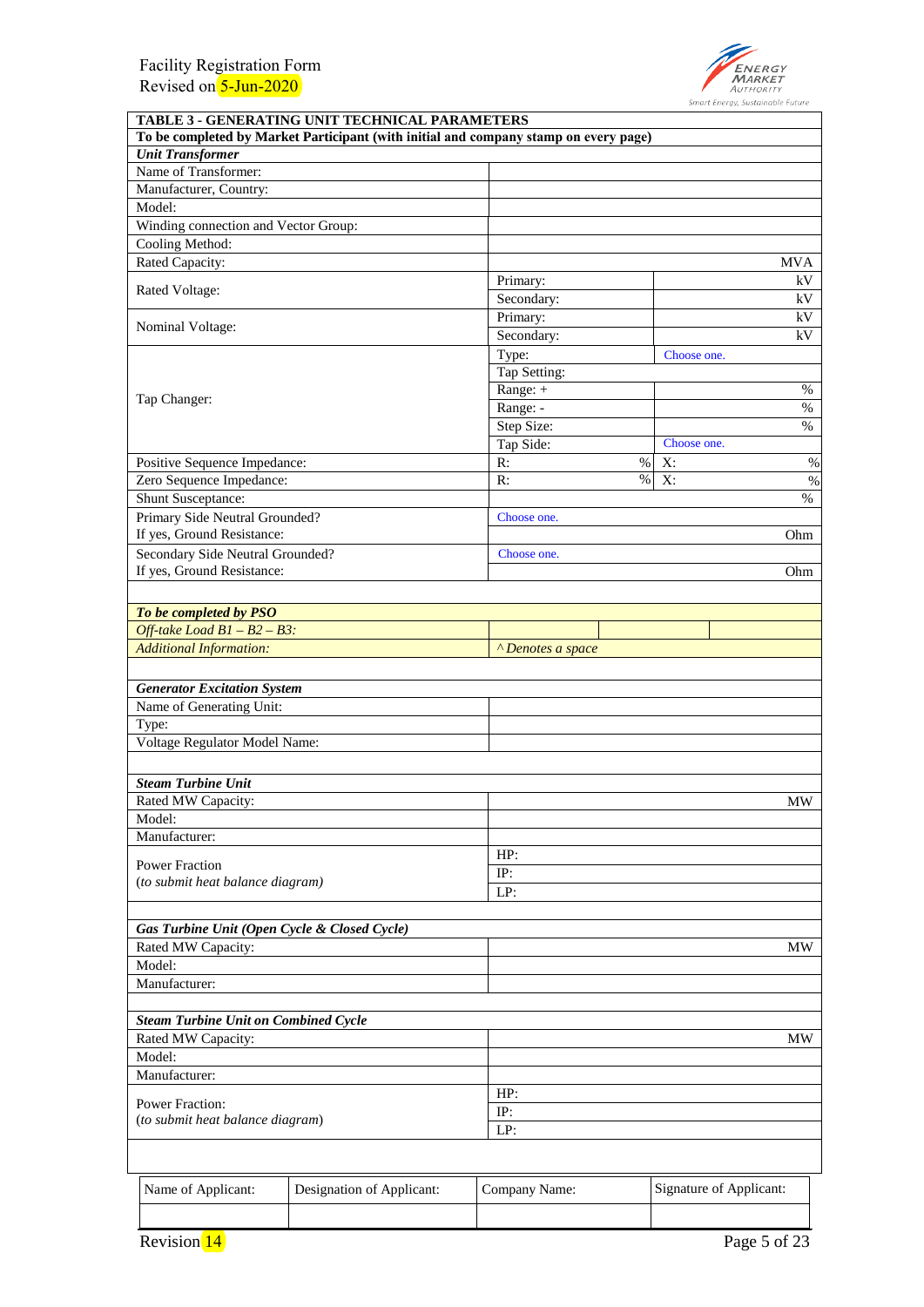

| <b>TABLE 3 - GENERATING UNIT TECHNICAL PARAMETERS</b>                                |                                                                      |             |     |                            |     |     |     |     |     |         |
|--------------------------------------------------------------------------------------|----------------------------------------------------------------------|-------------|-----|----------------------------|-----|-----|-----|-----|-----|---------|
| To be completed by Market Participant (with initial and company stamp on every page) |                                                                      |             |     |                            |     |     |     |     |     |         |
| <b>Generating Unit /Generation Facility Protection</b>                               |                                                                      |             |     |                            |     |     |     |     |     |         |
| Functional description and settings of the following:                                |                                                                      |             |     |                            |     |     |     |     |     |         |
| $\bullet$                                                                            | Loss of excitation relays                                            |             |     |                            |     |     |     |     |     |         |
|                                                                                      | CT ratio:<br>$\blacktriangleright$                                   |             |     |                            |     |     |     |     |     |         |
|                                                                                      | ⋗<br>VT ratio:                                                       |             |     |                            |     |     |     |     |     |         |
|                                                                                      | ⋗<br>Setting:                                                        |             |     |                            |     |     |     |     |     |         |
| $\bullet$                                                                            | Under-Frequency Relay Setting:                                       |             |     |                            |     |     | Hz  |     |     | Seconds |
| $\bullet$                                                                            | Over-Frequency Relay Setting:                                        |             |     |                            |     |     | Hz  |     |     | Seconds |
| $\bullet$                                                                            | Under-Voltage Relay Setting:                                         |             |     |                            |     |     | pu  |     |     | Seconds |
| $\bullet$                                                                            | Over-Voltage Relay Setting:                                          |             |     |                            |     |     | pu  |     |     | Seconds |
| Generation Facility Input/Output Data                                                |                                                                      |             |     |                            |     |     |     |     |     |         |
|                                                                                      |                                                                      |             |     |                            |     |     |     |     |     |         |
| Primary Fuel Type:                                                                   |                                                                      | Choose one. |     | (If others, please state): |     |     |     |     |     |         |
| Source:                                                                              |                                                                      |             |     |                            |     |     |     |     |     |         |
|                                                                                      | 10%                                                                  | 20%         | 30% | 40%                        | 50% | 60% | 70% | 80% | 90% | 100%    |
| <b>MW</b>                                                                            |                                                                      |             |     |                            |     |     |     |     |     |         |
| HTRC - Input / Output curve of the generator (in step of 10% of rated capacity)      |                                                                      |             |     |                            |     |     |     |     |     |         |
| GJ/Hrs                                                                               |                                                                      |             |     |                            |     |     |     |     |     |         |
| IHRC –Incremental Heat Rate Curve (in step of 10% of rated capacity)                 |                                                                      |             |     |                            |     |     |     |     |     |         |
| MJ/MWHrs                                                                             |                                                                      |             |     |                            |     |     |     |     |     |         |
|                                                                                      |                                                                      |             |     |                            |     |     |     |     |     |         |
| Alternate Fuel Type:                                                                 |                                                                      | Choose one. |     | (If others, please state): |     |     |     |     |     |         |
| Source:                                                                              |                                                                      |             |     |                            |     |     |     |     |     |         |
|                                                                                      | 10%                                                                  | 20%         | 30% | 40%                        | 50% | 60% | 70% | 80% | 90% | 100%    |
| <b>MW</b>                                                                            |                                                                      |             |     |                            |     |     |     |     |     |         |
| HTRC - Input / Output curve of the generator (in step of 10% of rated capacity)      |                                                                      |             |     |                            |     |     |     |     |     |         |
| GJ/Hrs                                                                               |                                                                      |             |     |                            |     |     |     |     |     |         |
|                                                                                      | IHRC –Incremental Heat Rate Curve (in step of 10% of rated capacity) |             |     |                            |     |     |     |     |     |         |
| <b>MJ/MWHrs</b>                                                                      |                                                                      |             |     |                            |     |     |     |     |     |         |

| Name of Applicant: | Designation of Applicant: | Company Name: | Signature of Applicant: |  |
|--------------------|---------------------------|---------------|-------------------------|--|
|                    |                           |               |                         |  |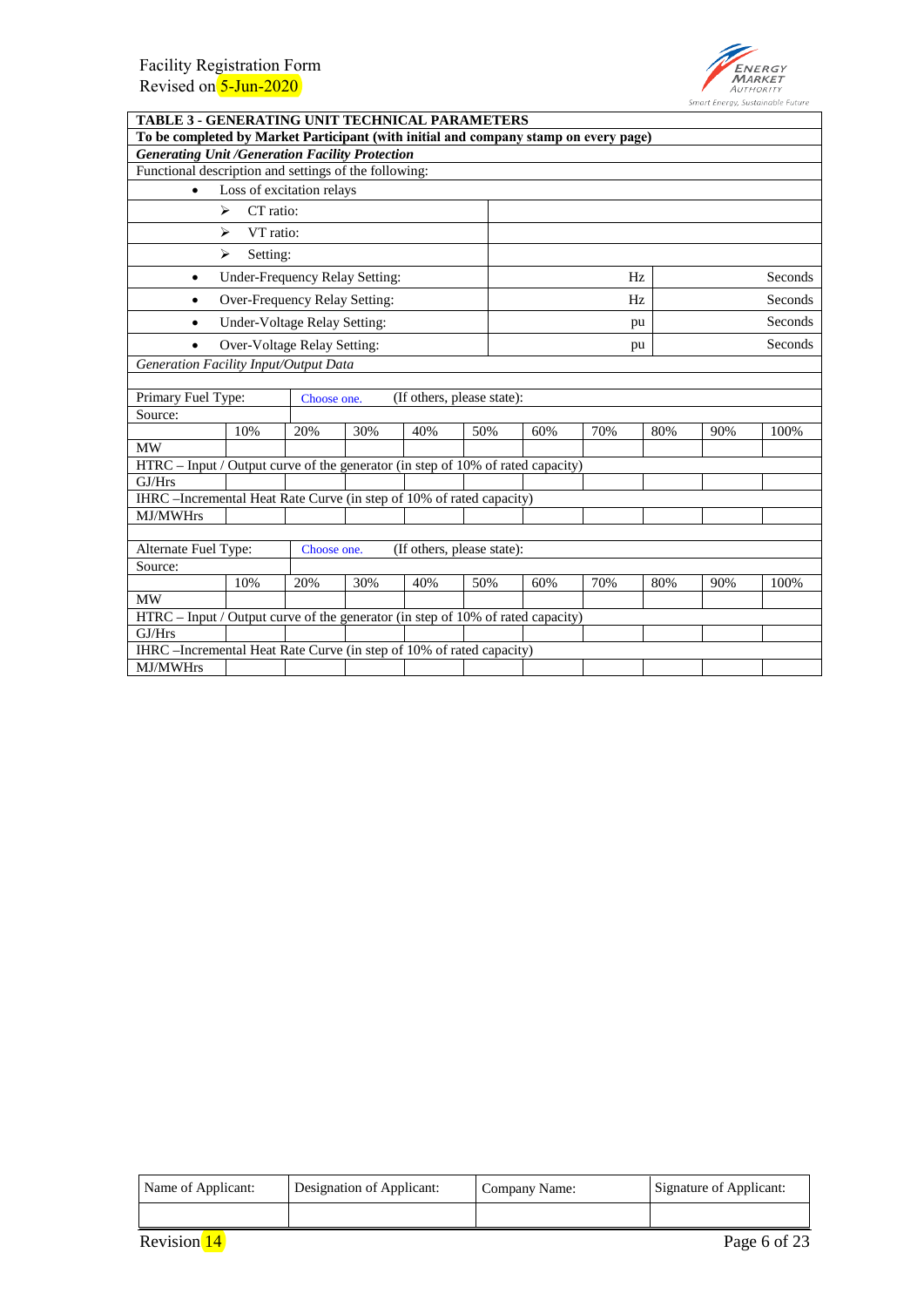

|                                              | TABLE 3A - GENERATING UNIT TEST REPORT SUBMISSION                                                                                                               |               |  |                                    |  |
|----------------------------------------------|-----------------------------------------------------------------------------------------------------------------------------------------------------------------|---------------|--|------------------------------------|--|
| Description of Data Submission (Choose one.  | To be completed by Market Participant (with initial and company stamp on every page)<br>):                                                                      |               |  |                                    |  |
|                                              |                                                                                                                                                                 |               |  |                                    |  |
| <b>Generating Unit Capability Curves</b>     |                                                                                                                                                                 |               |  | References Number of<br>submission |  |
| $\bullet$                                    | Saturation curve: to indicate the corresponding field current values at 1.0 pu<br>and 1.2 pu of terminal voltage on the air-gap and open circuit curves         |               |  |                                    |  |
| V-curve                                      |                                                                                                                                                                 |               |  |                                    |  |
| $\bullet$                                    | Reactive Power Capability Curve: to indicate lagging and leading rated                                                                                          |               |  |                                    |  |
| power factors                                |                                                                                                                                                                 |               |  |                                    |  |
| Factory acceptance test reports<br>$\bullet$ |                                                                                                                                                                 |               |  |                                    |  |
| <b>Generator</b> transformer                 |                                                                                                                                                                 |               |  |                                    |  |
| <b>Generator Excitation System</b>           | Factory acceptance test report: (to include loss curve)                                                                                                         |               |  |                                    |  |
|                                              | Functional description and block diagram showing transfer function of individual<br>element of the excitation system and the Automatic Voltage Regulator        |               |  |                                    |  |
|                                              | The setting and block diagram showing transfer function of individual element of                                                                                |               |  |                                    |  |
| the minimum and maximum excitation limiters  |                                                                                                                                                                 |               |  |                                    |  |
| Capability Curve                             | The setting of limiters is to be plotted on the Generator Reactive Power                                                                                        |               |  |                                    |  |
|                                              | Exciter saturation data, if available (or applicable)                                                                                                           |               |  |                                    |  |
|                                              | Report on validation of excitation system including excitation system model in                                                                                  |               |  |                                    |  |
|                                              | PSSE format (i.e. flecs source code format) if it is a user-defined model.                                                                                      |               |  |                                    |  |
| <b>Power System Stabiliser (PSS)</b>         |                                                                                                                                                                 |               |  |                                    |  |
| element of the PSS                           | Functional description and block diagram showing transfer function of individual                                                                                |               |  |                                    |  |
| and tuning procedures                        | Report on methodology in deriving the PSS setting, including simulation results                                                                                 |               |  |                                    |  |
|                                              | Report on validation of PSS including PSS model in PSSE format (i.e. flecs<br>source code format) if it is a user-defined model.                                |               |  |                                    |  |
|                                              |                                                                                                                                                                 |               |  |                                    |  |
| <b>Steam Turbine Unit</b>                    |                                                                                                                                                                 |               |  |                                    |  |
| Heat balance diagram                         |                                                                                                                                                                 |               |  |                                    |  |
|                                              | Control Design - Functional description and block diagram showing transfer<br>function of individual element of the governor/turbine/boiler                     |               |  |                                    |  |
| Test Data/report                             |                                                                                                                                                                 |               |  |                                    |  |
| $\bullet$                                    | Control and intercept valve curves                                                                                                                              |               |  |                                    |  |
| ⋗                                            | Position vs. signal                                                                                                                                             |               |  |                                    |  |
| ➤                                            | Valve opening vs. signal                                                                                                                                        |               |  |                                    |  |
|                                              | Closing/opening speed tests                                                                                                                                     |               |  |                                    |  |
| ٠                                            | Load rejection tests                                                                                                                                            |               |  |                                    |  |
|                                              | Frequency response tests                                                                                                                                        |               |  |                                    |  |
| General boiler control strategy              |                                                                                                                                                                 |               |  |                                    |  |
| $\bullet$                                    | State whether constant or variable pressure                                                                                                                     |               |  | Choose one.                        |  |
| $\bullet$<br>control                         | If constant pressure, boiler follow, turbine follow, or coordinated                                                                                             |               |  |                                    |  |
| $\bullet$                                    | If coordinated control, frequency and pressure biases                                                                                                           |               |  |                                    |  |
| $\bullet$                                    | If variable pressure, pressure and control valve position as a<br>function of load level                                                                        |               |  |                                    |  |
| Gas Turbine Unit (Open Cycle & Closed Cycle) |                                                                                                                                                                 |               |  |                                    |  |
|                                              | Performance data and curves operating on both Natural Gas and Diesel:                                                                                           |               |  |                                    |  |
| $\bullet$                                    | Power vs. Fuel Consumption                                                                                                                                      |               |  |                                    |  |
| $\bullet$                                    | Exhaust Temperature vs. Fuel Consumption                                                                                                                        |               |  |                                    |  |
| Power vs. Ambient Temperature<br>$\bullet$   |                                                                                                                                                                 |               |  |                                    |  |
| Power vs. Speed<br>$\bullet$                 |                                                                                                                                                                 |               |  |                                    |  |
|                                              | <b>Inlet Guide Vane Effects</b>                                                                                                                                 |               |  |                                    |  |
| Temperature).                                | Control Design - Functional description and block diagram showing transfer<br>function of individual element of gas turbines units (including effect of Ambient |               |  |                                    |  |
| Name of Applicant:                           | Designation of Applicant:                                                                                                                                       | Company Name: |  | Signature of Applicant:            |  |
|                                              |                                                                                                                                                                 |               |  |                                    |  |